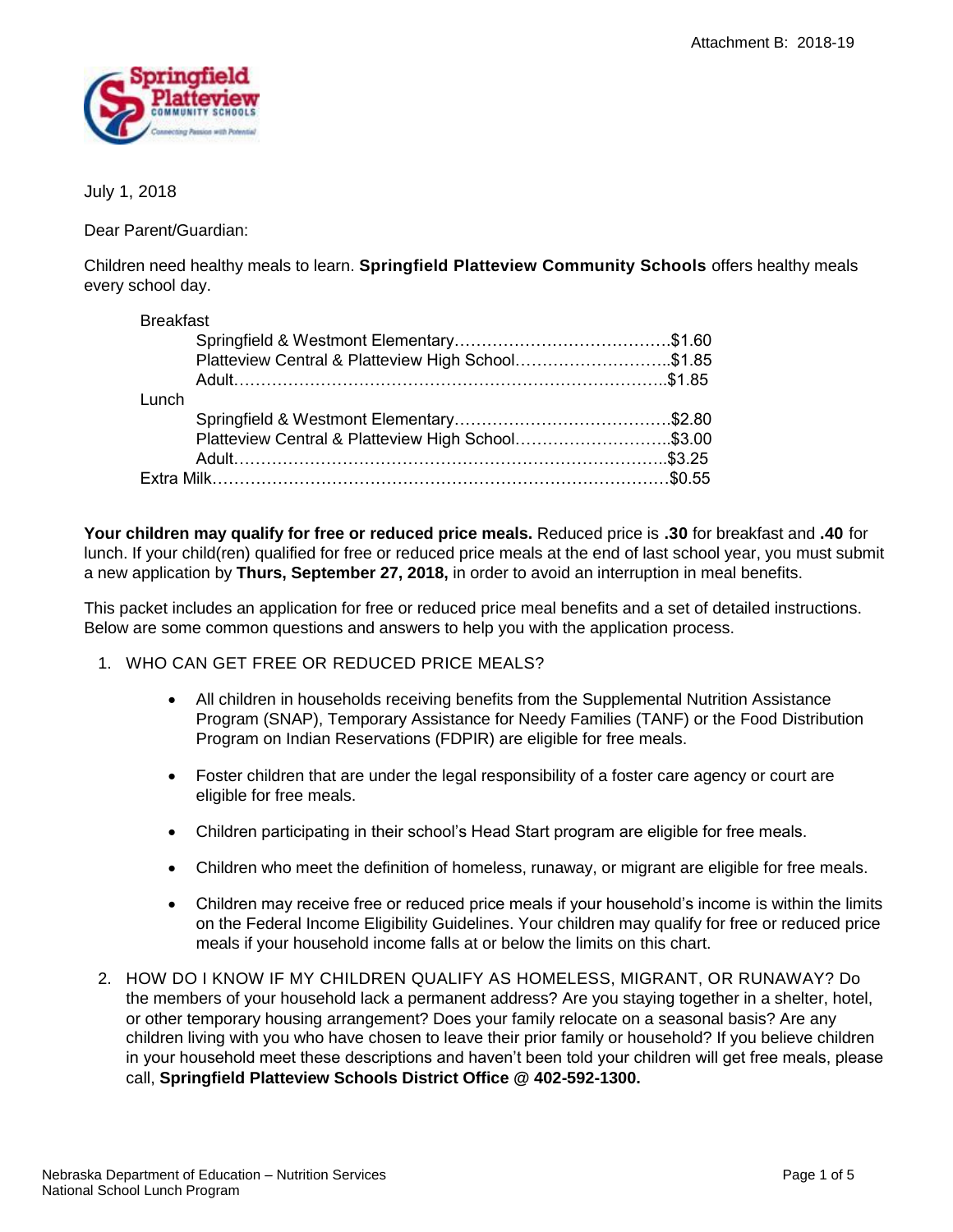- 3. DO I NEED TO FILL OUT AN APPLICATION FOR EACH CHILD? No. *Use one Free and Reduced Price School Meals Application for all students in your household.* We cannot approve an application that is not complete, so be sure to fill out all required information. Return the completed application to your child's school building or to **Springfield Platteview Community Schools, Attn: Becky Elliff, 14801 S 108th St, Springfield, NE 68059.**
- 4. SHOULD I FILL OUT AN APPLICATION IF I RECEIVED A LETTER THIS SCHOOL YEAR SAYING MY CHILDREN ARE ALREADY APPROVED FOR FREE MEALS? No, but please read the letter you got carefully and follow the instructions. If any children in your household were missing from your eligibility notification, contact the **District Office @ 402-592-1300** immediately.
- 5. CAN I APPLY ONLINE? The Free & Reduced application form is available on our website at [www.springfieldplatteview.org](http://www.springfieldplatteview.org/) under the Food Service tab. You will need to copy the application and return it to the school building or send it to the **District Office @ 14801 S 108th St, Springfield, NE 68059.**
- 6. MY CHILD'S APPLICATION WAS APPROVED LAST YEAR. DO I NEED TO FILL OUT A NEW ONE? Yes. Your child's application is only good for that school year and for the first few days of this school year. You must send in a new application unless the school told you that your child is eligible for the new school year. If you do not send in a new application that is approved by the school or you have not been notified that your child is eligible for free meals, your child will be charged the full price for meals.
- 7. I GET WIC. CAN MY CHILDREN GET FREE MEALS? Children in households participating in WIC may be eligible for free or reduced price meals. Please send in an application.
- 8. WILL THE INFORMATION I GIVE BE CHECKED? Yes. We may also ask you to send written proof of the household income you report.
- 9. IF I DON'T QUALIFY NOW, MAY I APPLY LATER? Yes, you may apply at any time during the school year. For example, children with a parent or guardian who becomes unemployed may become eligible for free and reduced price meals if the household income drops below the income limit.
- 10. WHAT IF I DISAGREE WITH THE SCHOOL'S DECISION ABOUT MY APPLICATION? You should talk to school officials. You also may ask for a hearing by calling or writing to: **Brett Richards @ 402- 592-1300 or email brichards@springfieldplatteview.org***.*
- 11. MAY I APPLY IF SOMEONE IN MY HOUSEHOLD IS NOT A U.S. CITIZEN? Yes. You, your children, or other household members do not have to be U.S. citizens to apply for free or reduced price meals.
- 12. WHAT IF MY INCOME IS NOT ALWAYS THE SAME? List the amount that you normally receive. For example, if you normally make \$1000 each month, but you missed some work last month and only made \$900, put down that you made \$1000 per month. If you normally get overtime, include it, but do not include it if you only work overtime sometimes. If you have lost a job or had your hours or wages reduced, use your current income.
- 13. WHAT IF SOME HOUSEHOLD MEMBERS HAVE NO INCOME TO REPORT? Household members may not receive some types of income we ask you to report on the application, or may not receive income at all. Whenever this happens, please write a 0 in the field. However, if any income fields are left empty or blank, those will also be counted as zeroes. Please be careful when leaving income fields blank, as we will assume you meant to do so.
- 14. WE ARE IN THE MILITARY. DO WE REPORT OUR INCOME DIFFERENTLY? Your basic pay and cash bonuses must be reported as income. If you get any cash value allowances for off-base housing, food, or clothing, it must also be included as income. However, if your housing is part of the Military Housing Privatization Initiative, do not include your housing allowance as income. Any additional combat pay resulting from deployment is also excluded from income.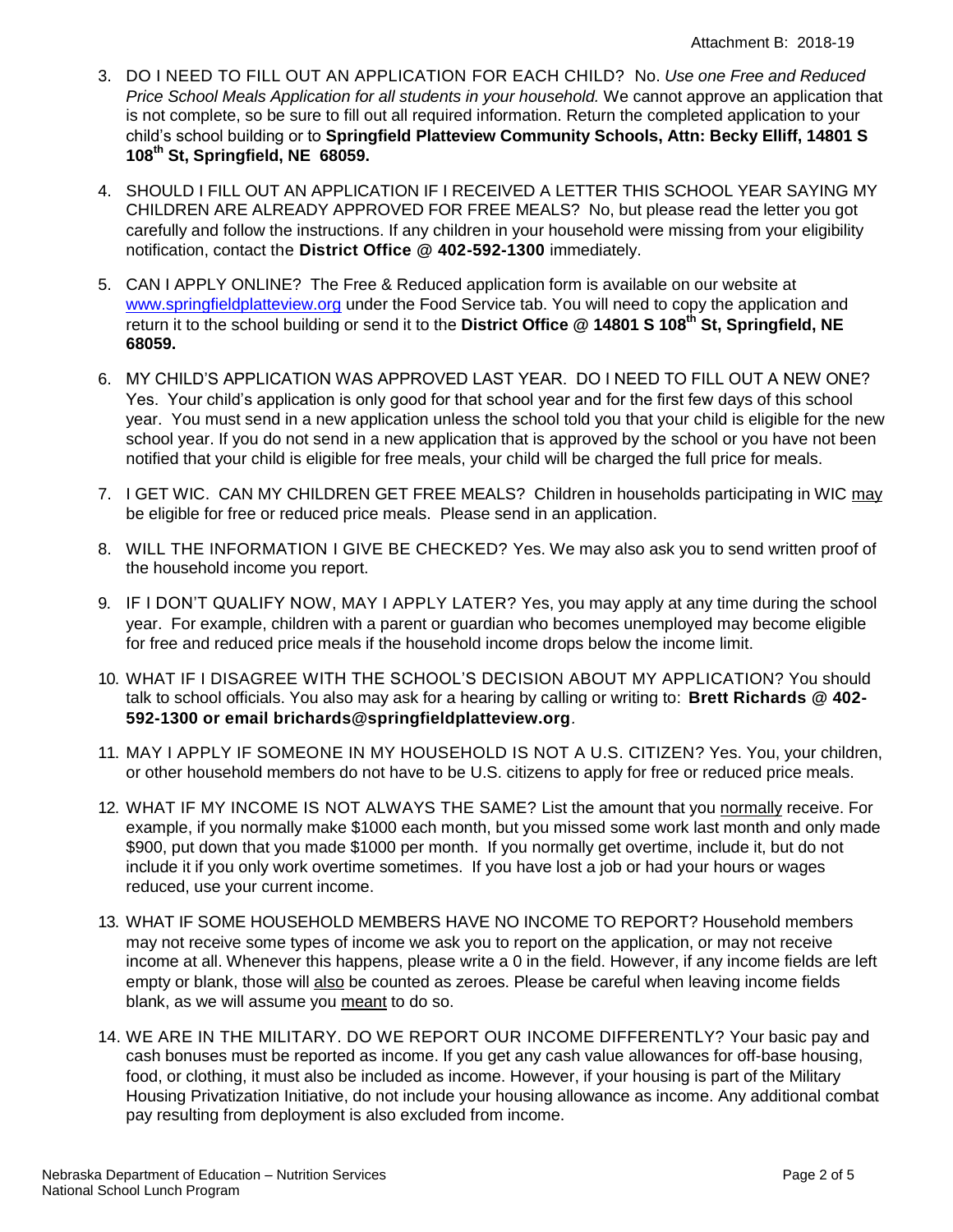- 15. WHAT IF THERE ISN'T ENOUGH SPACE ON THE APPLICATION FOR MY FAMILY? List any additional household members on a separate piece of paper, and attach it to your application. Contact **the schools secretary or the District Office @ 402-592-1300** to receive a second application.
- 16. MY FAMILY NEEDS MORE HELP. ARE THERE OTHER PROGRAMS WE MIGHT APPLY FOR? To find out how to apply for SNAP or other assistance benefits, please go online to ACCESSNebraska.ne.gov or call 1-800-383-4278.

If you have other questions or need help, call **Becky Elliff @ 402-592-1300***.*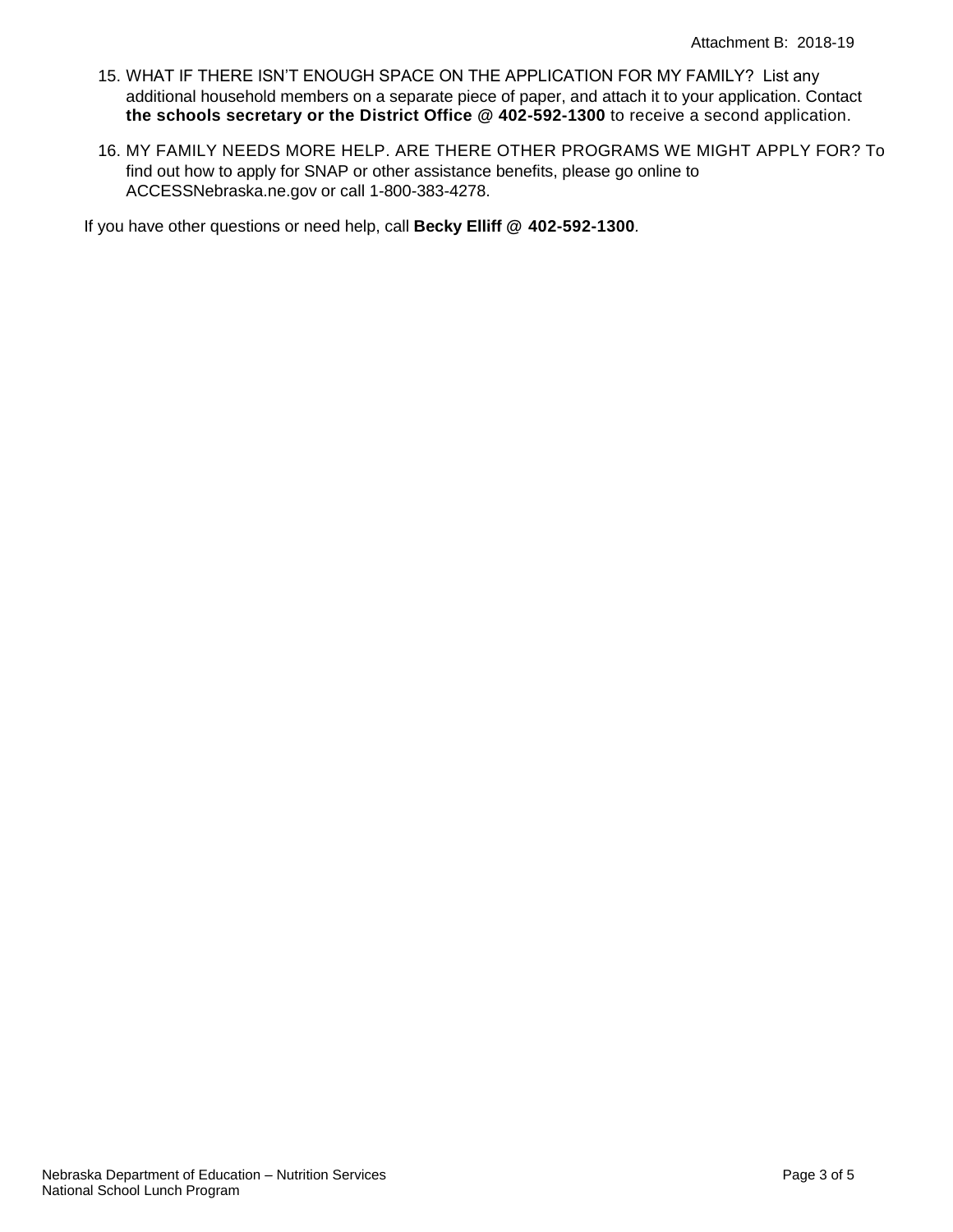**For households receiving benefits from the Supplemental Nutrition Assistance Program (SNAP), Temporary Assistance for Needy Families (TANF) or the Food Distribution Program on Indian Reservations (FDPIR), follow these instructions:**

- **Part 1:** List each child's name, the school they attend and their grade.
- **Part 2:** Enter household's Master Case Number if the household qualifies for SNAP, TANF or FDPIR.
- **Part 3:** Skip this part.
- **Part 4:** Complete this part. An adult must sign the form.
- **Part 5:** This part is optional and does not affect your children's eligibility for free or reduced price meals. If you do not select race or ethnicity, one will be selected for you based on visual observation.

## **For households with FOSTER CHILDREN, follow these instructions:**

- **If all children in the household are foster children: Part 1:** List all foster children, the school they attend and their grade. Check the box indicating the child is a foster child.
- **Part 2:** Skip this part.
- **Part 3:** Skip this part.
- **Part 4:** Complete this part. An adult must sign the form.
- **Part 5:** This part is optional and does not affect your children's eligibility for free or reduced price meals. If you do not select race or ethnicity, one will be selected for you based on visual observation.

## **If some of the children in the household are foster children:**

- **Part 1:** List all children, including foster children, the school they attend and their grade. Check the box if the child is a foster child.
- **Part 2:** If the household does not have a Master Case Number, skip this part.
- **Part 3:** Follow these instructions to report total household income from last month.

**Column 1 – Household Members:** List the first and last name of **each** person living in your household, related or not (such as grandparents, other relatives or friends) who share income and expenses. Attach another sheet of paper if necessary.

**Column 2 - Gross Income and How Often it was Received:** Gross income is the amount earned **before taxes and other deductions;** it is not your take-home pay. For each household member, list each type of income received for the month. You must also report how often the money is received – weekly, every other week, twice a month, or monthly.

**Earnings from Work** includes the following:

- Salary, wages, cash bonuses
- Net income from self-employment (farm or business)

If you are in the U.S. Military, include:

- Basic pay and cash bonuses (do not include combat pay, Family Subsistence Supplemental Allowance (FSSA) payments or privatized housing allowances)
- Allowances for off-base housing, food and clothing

**Do not include income** from SNAP, FDPIR, WIC, Federal education benefits and foster care payments.

# **Public Assistance/Child Support/Alimony** includes the following:

- Unemployment benefits, Worker's compensation
- Supplemental Security Income (SSI), Cash assistance from state or local government
- Veteran's benefits (VA benefits), Strike benefits
- Child support payments, Alimony payments

# **Pensions/Retirement/All Other Income** includes the following:

- Social Security payments (including railroad retirement and black lung benefits)
- Private pensions or Disability benefits
- Regular income from trusts or estates, Annuities, Investment income, Earned interest, Rental income and *Regular* cash payments received from outside the household.